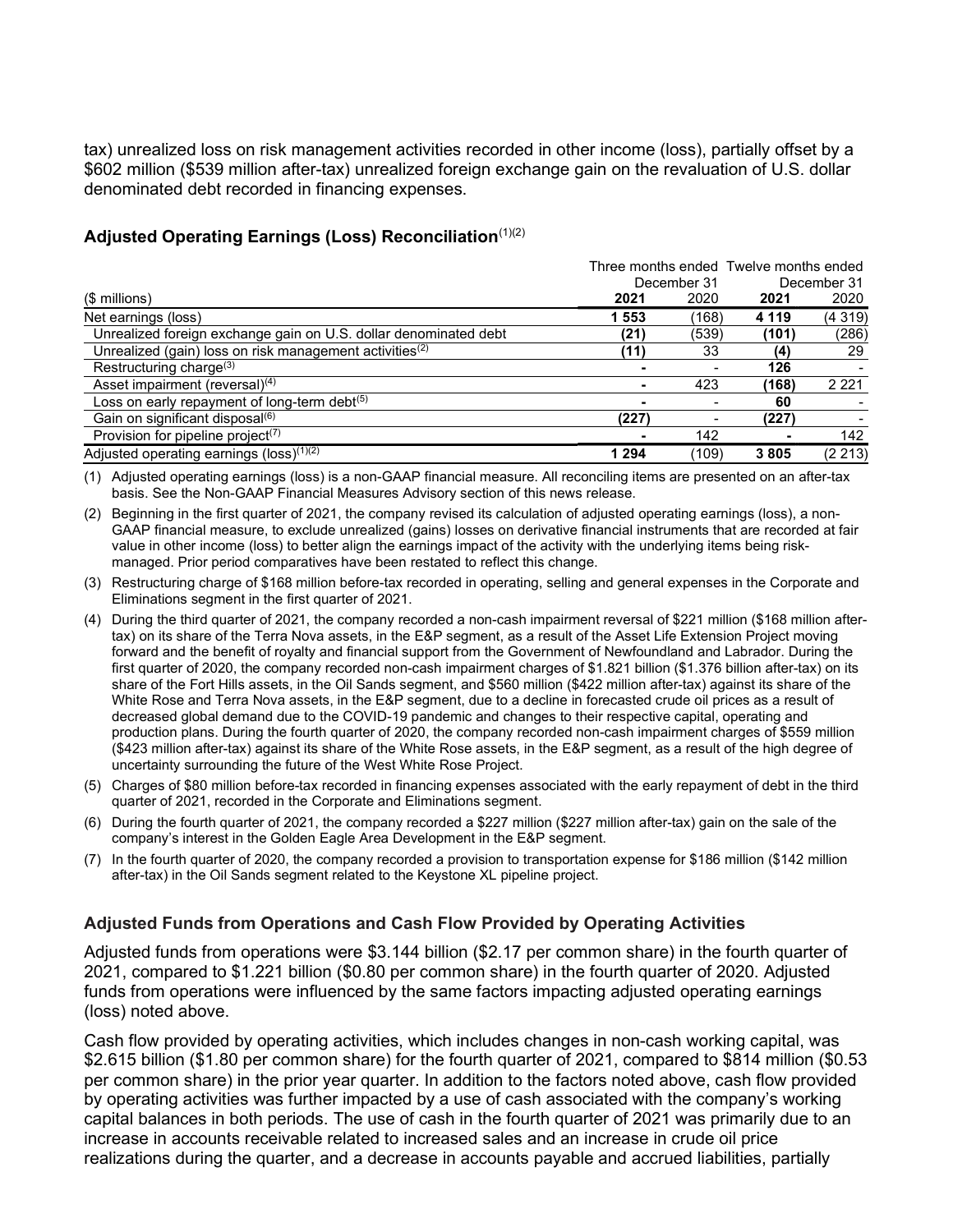offset by an increase in taxes payable related to the company's 2021 income tax expense, which is payable in early 2022.

# Operating Results

 Suncor's total upstream production was 743,300 boe/d in the fourth quarter of 2021, compared to 769,200 boe/d in the prior year quarter.

 The company's net SCO production of 515,000 bbls/d in the fourth quarter of 2021 was comparable to 514,300 bbls/d in the prior year quarter, resulting in a combined upgrader utilization rate of 96% in the fourth quarter of 2021 compared to 95% in the prior year quarter. Increased SCO production at Oil Sands Base, with increased In Situ bitumen production being diverted to upgrading to maximize higher value SCO production, was largely offset by lower production at Syncrude due to unplanned maintenance, which was completed subsequent to the quarter. Production in the prior year quarter was impacted by planned maintenance at Oil Sands Base, which was completed early in the quarter.

 The company's non-upgraded bitumen production was 150,900 bbls/d in the fourth quarter of 2021, compared to 157,200 bbls/d in the prior year quarter, with the decrease primarily due to lower production at Fort Hills, which resumed two-train operations late in the fourth quarter of 2021. The company is on track to operate the Fort Hills asset at average utilization rates of 90% throughout 2022.

 In the fourth quarter of 2021, non-upgraded bitumen production from the company's In Situ assets was comparable to the prior year quarter, with an overall increase in production volumes being offset by increased Firebag bitumen production being diverted to upgrading. The fourth quarter of 2021 was impacted by fewer maintenance activities at Firebag compared to the prior year quarter.

 E&P produced 77,400 boe/d during the fourth quarter of 2021, compared to 97,700 boe/d in the prior year quarter. The decreased production was primarily due to natural declines and the absence of production from the Golden Eagle Area Development, as the sale of the asset was completed early in the fourth quarter of 2021. Both periods were impacted by the absence of production from Terra Nova.

 Refinery crude throughput increased to 447,000 bbls/d and refinery utilization was 96% in the fourth quarter of 2021, compared to refinery crude throughput of 438,000 bbls/d and refinery utilization of 95% in the prior year quarter, reflecting strong utilizations across all refineries. Refined product sales in the fourth quarter of 2021 increased to 550,100 bbls/d, compared to 508,800 bbls/d in the prior year quarter. Strong utilizations during the quarter, increased demand and secured sales channels positioned the company to capture the improved business environment.

 "In the fourth quarter of 2021, we achieved combined upgrader utilization of 96%, maximizing the value of our barrels, and continued to deliver industry-leading downstream refinery utilizations of 96%," said Little. "At Fort Hills, we restarted our second primary extraction train at the end of the quarter and are now operating at planned production rates."

 The company's total operating, selling and general expenses were \$2.978 billion in the fourth quarter of 2021, compared to \$2.494 billion in the prior year quarter. The increase was primarily due to a significant increase in natural gas prices and increased maintenance in the current quarter, and cost reductions in response to the COVID-19 pandemic in the prior year quarter. The increase was partially offset by cost reductions related to the company's strategic initiatives. The company's exposure to higher natural gas costs is partially mitigated by increased revenue from power sales.

## Strategy Update

 In 2021, Suncor exceeded its return to shareholder targets for the year, repurchasing the company's common shares at the highest annual rate in the company's history and increasing the dividend by 100% during the fourth quarter, while reducing debt at the highest annual pace in the company's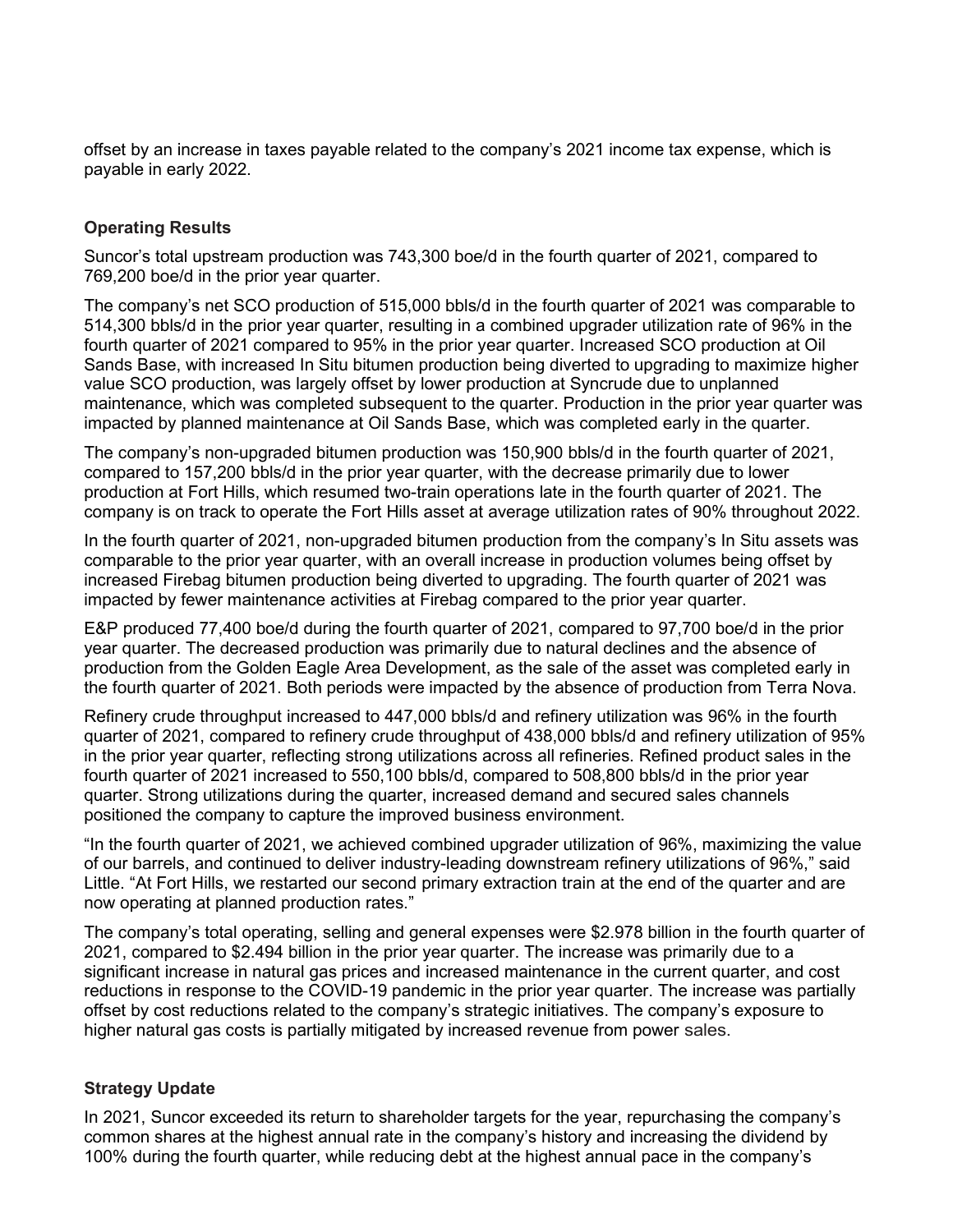history. During the year, the company returned a total of \$3.9 billion to shareholders through \$1.6 billion in dividends paid and, since the start of its NCIB in February 2021, \$2.3 billion in share repurchases, representing 5.5% of Suncor's public float as at January 31, 2021. The company also reduced net debt by \$3.7 billion to \$16.1 billion, accelerating its initial goal to return to 2019 net debt levels.

 In the fourth quarter, the company paid \$607 million of dividends, representing the increased quarterly dividend of \$0.42 per share which was doubled and reinstated back to 2019 levels. In addition, the company repurchased approximately 21 million common shares for \$639 million under its NCIB, representing 1.4% of Suncor's public float as at January 31, 2021, while reducing its net debt by \$522 million.

 Subsequent to the fourth quarter of 2021, the company completed an early redemption of its outstanding US\$182 million 4.50% notes, originally scheduled to mature in the second quarter of 2022. In addition, the Board approved a renewal of the company's NCIB for the repurchase of approximately 5% of Suncor's issued and outstanding common shares as at January 31, 2022, over a twelve month period, and concurrently, the TSX accepted a notice filed by Suncor to renew its NCIB in respect of the repurchase of such shares. The company continues to make progress towards its 2025 targeted net debt range of \$12–\$15 billion and its shareholder return targets demonstrating its commitment to fortifying the balance sheet and returning cash to shareholders.

 "In 2021, we reduced our debt at the highest annual pace in the company's history and maximized the returns to our shareholders through accelerated share repurchases and dividends, including the doubling of our dividend in the fourth quarter," said Little. "The execution of this strategy has allowed us to exit the year with a strengthened balance sheet, and we are well positioned to execute on our 2022 strategic initiatives, which are focused on operational excellence, shareholder returns and optimizing our existing base business while progressing the reduction of carbon emissions across our value chain."

 Suncor's value of safety above all else and its focus on operational excellence, underpinned by asset reliability, operating cost and capital discipline, remains its top priority. The company remains focused on maximizing upgrader utilization at Syncrude and Oil Sands operations, capturing the higher margin on SCO production by capitalizing on the regional strength of our Oil Sands assets, and leveraging the flexibility of the integrated model to optimize refinery throughput. With the completion of the largest annual maintenance program in the company's history in 2021, Fort Hills resuming two-train operations, and the industry-leading refinery utilizations in the downstream supported by secured sales channels, the company is positioned to increase production and refined product sales in 2022.

 Looking forward, the company is committed to a focus on capital and operating cost discipline, and lowering the cash operating costs per barrel by continuing to progress its strategic initiatives and planned synergies. In the fourth quarter, as operator at Syncrude, the company continued to make progress towards the realization of synergies for the joint venture owners and is on track to achieve the expected \$100 million of annual gross synergies by early 2022, with an additional \$200 million expected in 2022–2023.

 The company's 2021 capital expenditures were heavily focused on the safety, long-term reliability and efficiency of the company's operating assets. Looking ahead, enabled by efficiencies achieved across the business and the company's commitment to capital discipline, in 2022 the company expects to achieve capital expenditures of \$4.7 billion, or \$300 million (6%) lower than the previously announced ceiling of \$5.0 billion, with a program largely focused on sustaining capital including planned maintenance and tailings optimizations. Economic capital spend will continue to be focused on advancing projects and investments that are expected to enhance value within our existing integrated asset base, and incrementally and sustainably grow annual free funds flow.

 The company continued to execute its incremental free funds flow initiatives in 2021, resulting in increased revenue and margin, and increased productivity of tailings management spend, achieving incremental free funds flow of approximately \$465 million. The company continues to advance a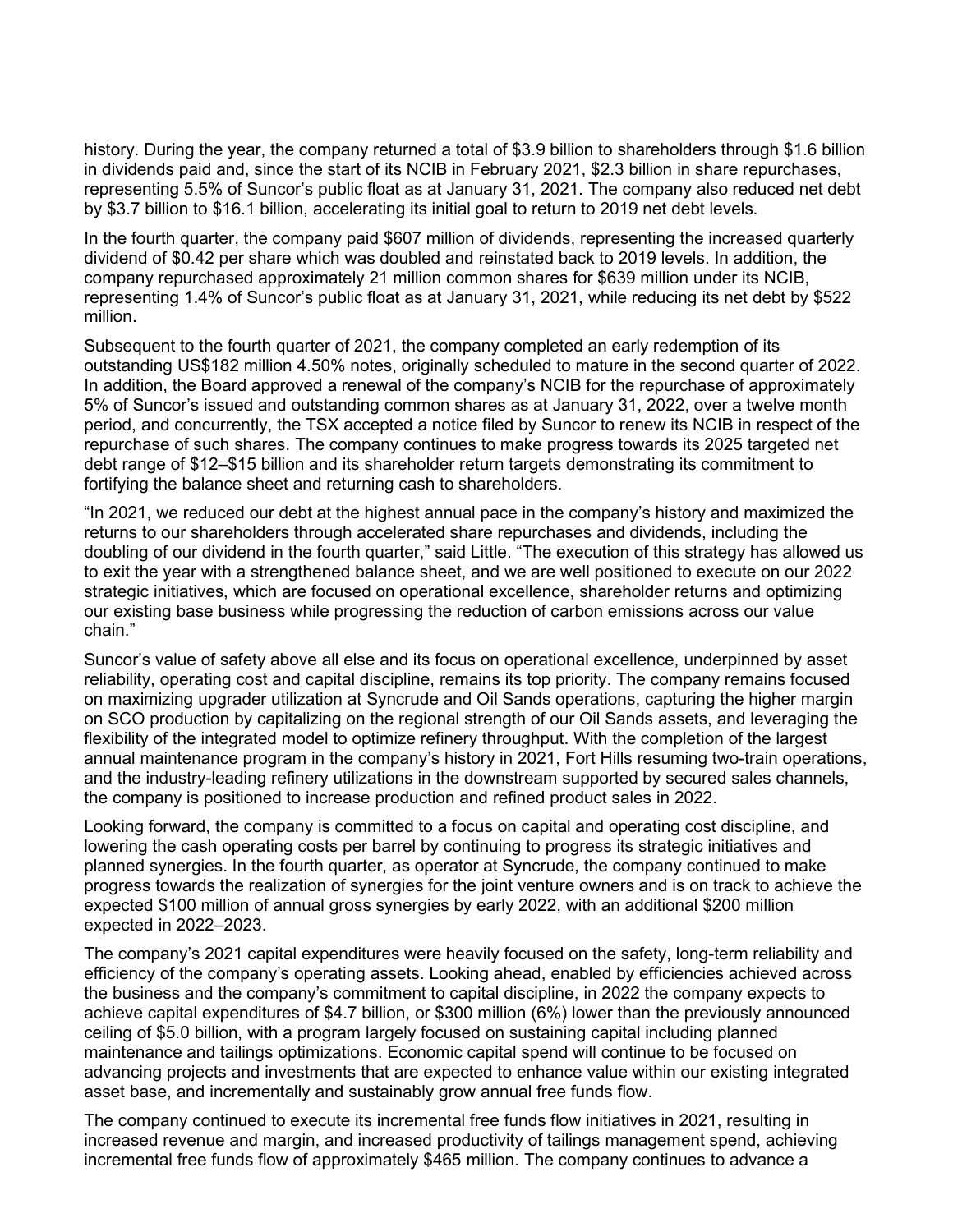number of strategic initiatives that are expected to contribute to the company's incremental free funds flow, including digital mine optimization, the cogeneration facility at Oil Sands Base plant, the Forty Mile Wind Power Project and investments in technology for our core business systems aimed at improving operational efficiencies. Suncor believes the implementation of digital technologies will bolster operational excellence and drive additional value for the company. As the company continues to advance its initiatives to increase free funds flow, it plans to allocate incremental funds to increasing shareholder returns.

 Within the offshore business in the E&P segment, the company continued to focus on strategic production growth of existing assets including developing step-out opportunities and asset extensions. In the U.K., Buzzard Phase 2, which is expected to extend production life of the existing Buzzard field, achieved first oil in the fourth quarter of 2021. Buzzard Phase 2 is expected to reach its peak production in 2022, adding approximately 12,000 boe/d gross (approximately 3,500 boe/d net to Suncor) to existing Buzzard production. The Terra Nova Floating, Production, Storage and Offloading facility is dry docked in Spain undergoing maintenance work and is expected to sail back to Canada and return to operations before the end of 2022. The Terra Nova Asset Life Extension Project, which extends the life of the Terra Nova field by approximately a decade, is expected to provide significant returns to Suncor. During the fourth quarter of 2021, the company completed the sale of its 26.69% working interest in the Golden Eagle Area Development for gross proceeds of US\$250 million net of closing adjustments and other closing costs, in addition to future contingent consideration of up to US\$50 million. The effective date of the sale was January 1, 2021.

 Suncor continues to expand its low-emissions energy business, practicing capital discipline by pursuing strategic investments that complement its existing business and leverage core capabilities. In the fourth quarter of 2021, Suncor increased its investment in the Varennes Carbon Recycling facility, a biofuel plant in Varennes, Quebec, that is designed to convert commercial and industrial non-recyclable waste into biofuels and renewable chemicals. Suncor believes this investment complements its existing biofuels business, and the increased investment further demonstrates Suncor's commitment to being a leader in the global energy expansion.

 The company also owns an equity investment in LanzaJet, Inc., a company working to bring sustainable aviation fuel and renewable diesel to the commercial market. Fabrication of a commercial biorefinery plant near Soperton, Georgia, is well underway and is expected to be on-stream in late-2022, and will allow Suncor to supply sustainable low-emissions aviation fuel to customers.

## Corporate Guidance

 Suncor has updated its full-year business environment outlook assumptions for Brent Sullom Voe from US\$73.00/bbl to US\$84.00/bbl, WTI at Cushing from US\$70.00/bbl to US\$80.00/bbl, WCS at Hardisty from US\$55.00/bbl to US\$68.00/bbl, New York Harbor 2-1-1 crack from US\$21.00/bbl to US\$24.00/bbl and AECO-C Spot from \$3.80/GJ to \$3.75/GJ due to changes in key forward curve pricing for the remainder of the year. As a result of these updates, the full-year current income tax expense range has increased from \$1.4 billion–\$1.7 billion to \$2.1 billion–\$2.4 billion.

 In addition, Oil Sands operations Crown royalties have been updated from 9%–12% to 13%–16%, Fort Hills Crown royalties from 2%–4% to 3%–5%, Syncrude Crown royalties have been updated from 10%– 13% to 16%–19% and East Coast Canada Crown royalties have been updated from 11%–15% to 12%–16%, with the increase in royalty rates attributed to higher forecasted benchmark prices.

 For further details and advisories regarding Suncor's 2022 corporate guidance, see <www.suncor.com/guidance>.

### Normal Course Issuer Bid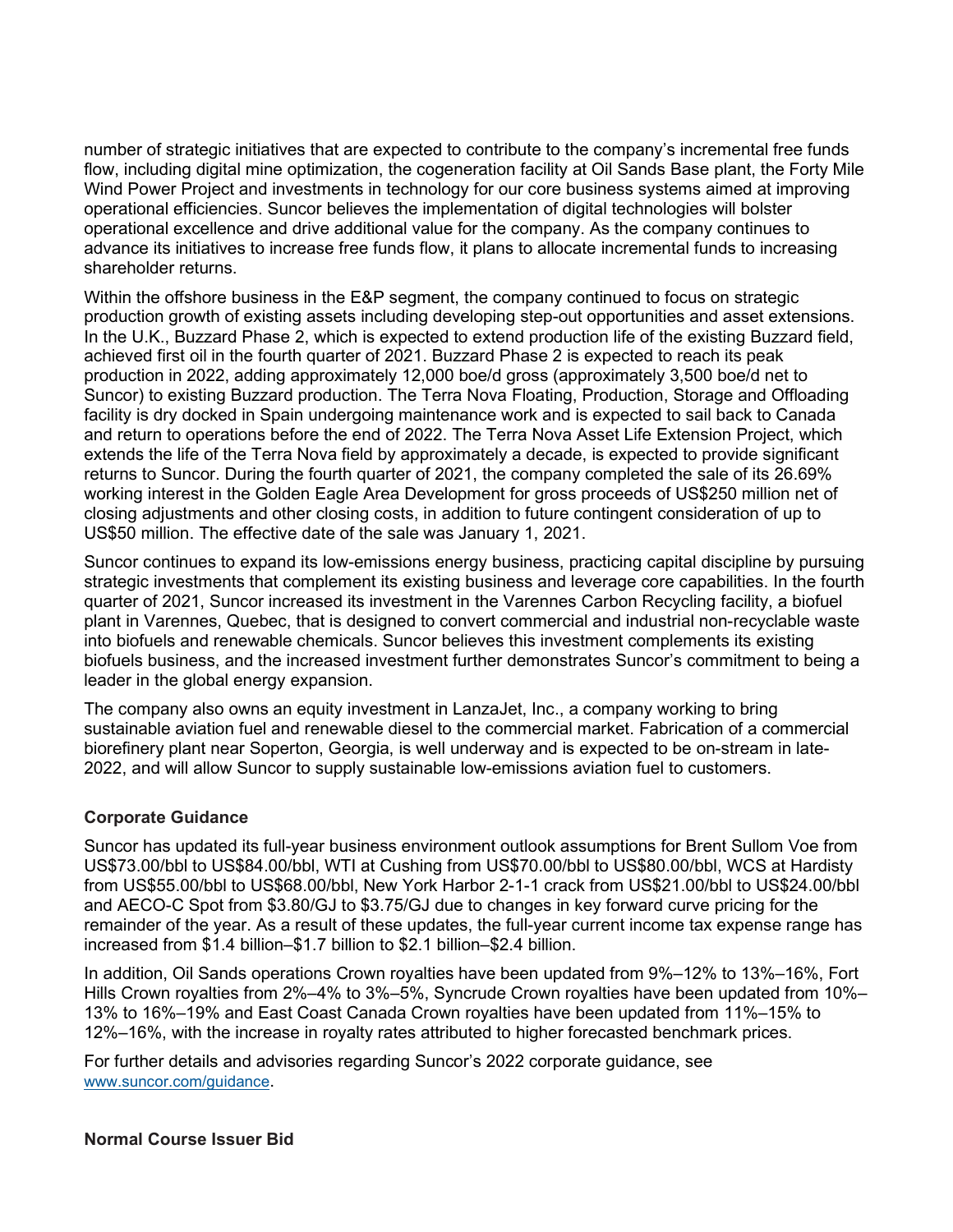Subsequent to the fourth quarter of 2021, the TSX accepted a notice filed by Suncor to renew its NCIB to purchase the company's common shares through the facilities of the TSX, New York Stock Exchange and/or alternative trading systems. The notice provides that, beginning February 8, 2022, and ending February 7, 2023, Suncor may purchase for cancellation up to 71,650,000 common shares, which is equal to approximately 5% of Suncor's issued and outstanding common shares as at the date hereof. As at January 31, 2022, Suncor had 1,435,748,494 common shares issued and outstanding.

 The actual number of common shares that may be purchased under the NCIB and the timing of any such purchases will be determined by Suncor. Suncor believes that, depending on the trading price of its common shares and other relevant factors, purchasing its own shares represents an attractive investment opportunity and is in the best interests of the company and its shareholders. The company does not expect the decision to allocate cash to repurchase shares will affect its long-term strategy.

 Pursuant to Suncor's previous NCIB, as amended on October 29, 2021, Suncor agreed that it would not purchase more than 106,700,000 common shares between February 8, 2021, and February 7, 2022. Between February 8, 2021, and January 31, 2022, and pursuant to Suncor's previous NCIB (as amended), Suncor repurchased 89,703,156 shares on the open market for approximately \$2.504 billion, at a weighted average price of \$27.92 per share.

 Subject to the block purchase exemption that is available to Suncor for regular open market purchases under the NCIB, Suncor will limit daily purchases of Suncor common shares on the TSX in connection with the NCIB to no more than 25% (2,483,448 common shares) of the average daily trading volume of Suncor's common shares on the TSX during the previous six-month period (9,933,793 common shares). Purchases under the NCIB will be made through open market purchases at market price, as well as by other means as may be permitted by securities regulatory authorities. Suncor expects to enter into an automatic share purchase plan in relation to purchases made in connection with the NCIB on February 8, 2022.

### Non-GAAP Financial Measures

 Certain financial measures in this news release – namely adjusted operating earnings (loss), adjusted funds from (used in) operations, net debt and free funds flow and related per share or per barrel amounts – are not prescribed by GAAP. These non-GAAP financial measures are included because management uses the information to analyze business performance, leverage and liquidity, as applicable, and it may be useful to investors on the same basis. These non-GAAP financial measures do not have any standardized meaning and, therefore, are unlikely to be comparable to similar measures presented by other companies. Therefore, these non-GAAP financial measures should not be considered in isolation or as a substitute for measures of performance prepared in accordance with GAAP. Except as otherwise indicated, these non-GAAP financial measures are calculated and disclosed on a consistent basis from period to period. Specific adjusting items may only be relevant in certain periods.

 Beginning in the fourth quarter of 2021, the company changed the label of operating earnings (loss) and funds from (used in) operations to adjusted operating earnings (loss) and adjusted funds from (used in) operations, respectively, to better distinguish the non-GAAP financial measures from the comparable GAAP measures and better reflect the purpose of the measures. The composition of the measures remains unchanged and therefore no prior periods were restated.

#### Adjusted Operating Earnings (Loss)

 Adjusted operating earnings (loss) is a non-GAAP financial measure that adjusts net earnings (loss) for significant items that are not indicative of operating performance. Management uses adjusted operating earnings (loss) to evaluate operating performance because management believes it provides better comparability between periods. Adjusted operating earnings (loss) is reconciled to net earnings (loss) in the news release above.

 Beginning in the first quarter of 2021, the company has revised its calculation of adjusted operating earnings (loss), a non-GAAP financial measure, to exclude unrealized (gains) losses on derivative financial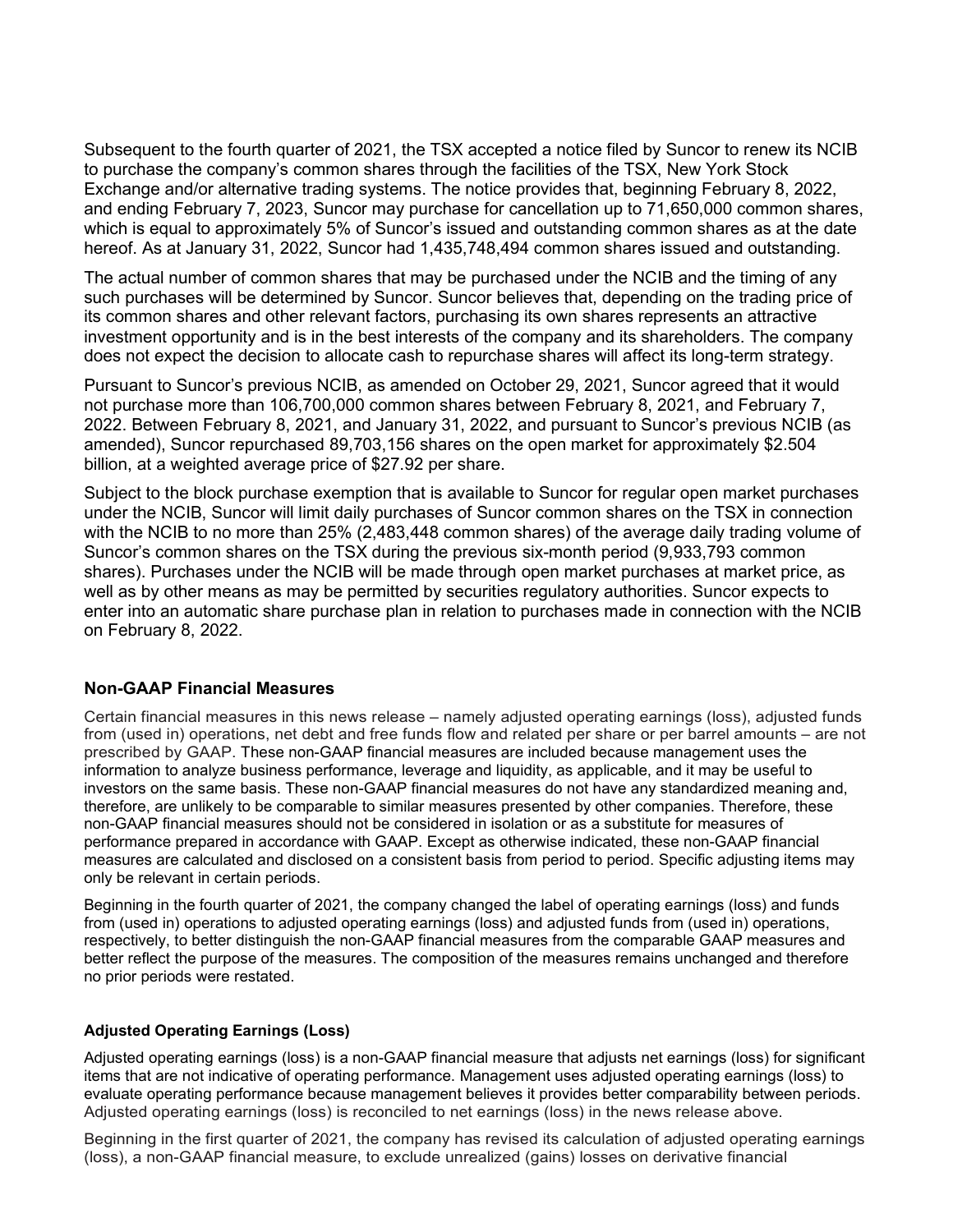instruments that are recorded at fair value in other income (loss) to better align the earnings impact of the activity with the underlying items being risk-managed. Prior period comparatives have been restated to reflect this change.

 Beginning in the first quarter of 2021, the company revised its calculation of adjusted operating earnings to exclude unrealized (gains) losses on derivative financial instruments that are recorded at fair value in other income (loss) to better align the earnings impact of the activity with the underlying items being risk-managed. Prior period comparatives have been restated to reflect this change.

### Adjusted Funds From (Used In) Operations

 Adjusted funds from (used in) operations is a non-GAAP financial measure that adjusts a GAAP measure – cash flow provided by operating activities – for changes in non-cash working capital, which management uses to analyze operating performance and liquidity. Changes to non-cash working capital can be impacted by, among other factors, commodity price volatility, the timing of offshore feedstock purchases and payments for commodity and income taxes, the timing of cash flows related to accounts receivable and accounts payable, and changes in inventory, which management believes reduces comparability between periods.

|                                          |                |                         | <b>Exploration and</b> |                              | Refining and    |                 | Corporate and  |                          |                |                  |
|------------------------------------------|----------------|-------------------------|------------------------|------------------------------|-----------------|-----------------|----------------|--------------------------|----------------|------------------|
| Three months ended December 31           | Oil Sands      |                         | Production             |                              | Marketing       |                 | Eliminations   |                          | Total          |                  |
| (\$ millions)                            | 2021           | 2020                    | 2021                   | 2020                         | 2021            | 2020            | 2021           | 2020                     | 2021           | 2020             |
| Net earnings (loss)                      | 896            | (293)                   | 465                    | (379)                        | 450             | 268             | (258)          | 236                      | 1 553          | (168)            |
| Adjustments for:                         |                |                         |                        |                              |                 |                 |                |                          |                |                  |
| Depreciation, depletion, amortization    |                |                         |                        |                              |                 |                 |                |                          |                |                  |
| and impairment                           | 1 2 3 7        | 1 0 5 8                 | 129                    | 835                          | 243             | 207             | 21             | 20                       | 1630           | 2 1 2 0          |
| Deferred income taxes                    | (11)           | (154)                   | (2)                    | (160)                        | 45              | (53)            | (28)           | 43                       | 4              | (324)            |
| Accretion                                | 61             | 55                      | 15                     | 13                           | 1               | 1               | $\blacksquare$ | $\blacksquare$           | 77             | 69               |
| Unrealized foreign exchange gain on      |                |                         |                        |                              |                 |                 |                |                          |                |                  |
| U.S. dollar denominated debt             | ٠              |                         |                        |                              |                 |                 | (25)           | (602)                    | (25)           | (602)            |
| Change in fair value of financial        |                |                         |                        |                              |                 |                 |                |                          |                |                  |
| instruments and trading inventory        | 8              | 49                      | 42                     | 5                            |                 | (9)             |                |                          | 50             | 45               |
| (Gain) loss on disposal of assets        | (4)            | 1                       | (227)                  | $\overline{a}$               | (1)             | (18)            | $\overline{a}$ | 9                        | (232)          | $\overline{(8)}$ |
| Loss on extinguishment of long-term      |                |                         |                        |                              |                 |                 |                |                          |                |                  |
| debt                                     | $\blacksquare$ |                         |                        |                              |                 |                 |                |                          |                |                  |
| Share-based compensation                 | 36             | $\overline{25}$         | 4                      | 3                            | $\overline{21}$ | $\overline{15}$ | 64             | $\overline{52}$          | 125            | 95               |
| Exploration                              | $\blacksquare$ | $\blacksquare$          | $\blacksquare$         | $\overline{a}$               | $\blacksquare$  | $\frac{1}{2}$   | $\blacksquare$ | $\overline{\phantom{a}}$ | $\blacksquare$ |                  |
| Settlement of decommissioning and        |                |                         |                        |                              |                 |                 |                |                          |                |                  |
| restoration liabilities                  | (71)           | (41)                    | 1                      | $\qquad \qquad \blacksquare$ | (6)             | (7)             | -              |                          | (76)           | (48)             |
| Other                                    | 23             | 29                      | (2)                    | (5)                          | 12              | 11              | 5              | 7                        | 38             | 42               |
| Adjusted funds from (used in) operations | 2 1 7 5        | 729                     | 425                    | 312                          | 765             | 415             | (221)          | (235)                    | 3 1 4 4        | 1 2 2 1          |
| Change in non-cash working capital       |                |                         |                        |                              |                 |                 |                |                          | (529)          | (407)            |
| Cash flow provided by operating          |                |                         |                        |                              |                 |                 |                |                          |                |                  |
| activities                               |                |                         |                        |                              |                 |                 |                |                          | 2615           | 814              |
|                                          |                |                         |                        |                              |                 |                 |                |                          |                |                  |
|                                          |                | <b>Exploration and</b>  |                        | Refining and                 |                 | Corporate and   |                |                          |                |                  |
| Twelve months ended December 31          |                | Oil Sands<br>Production |                        | Marketing                    |                 | Eliminations    |                | Total                    |                |                  |
| (\$ millions)                            | 2021           | 2020                    | 2021                   | 2020                         | 2021            | 2020            | 2021           | 2020                     | 2021           | 2020             |
| Net earnings (loss)                      | 2 1 4 7        | (3796)                  | 1 2 8 5                | (832)                        | 2 1 7 8         | 866             | (1491)         | (557)                    | 4 1 1 9        | (4319)           |
| Adjustments for:                         |                |                         |                        |                              |                 |                 |                |                          |                |                  |
| Depreciation, depletion, amortization    |                |                         |                        |                              |                 |                 |                |                          |                |                  |
| and impairment                           | 4585           | 6430                    | 324                    | 2 147                        | 853             | 867             | 88             | 82                       | 5850           | 9526             |
| Deferred income taxes                    | (51)           | (797)                   | 33                     | (321)                        | 113             | (24)            | (39)           | 23                       | 56             | (1119)           |
| Accretion                                | 240            | 224                     | 58                     | 48                           | 6               | 6               | $\blacksquare$ | $\overline{a}$           | 304            | 278              |
| Unrealized foreign exchange gain on      |                |                         |                        |                              |                 |                 |                |                          |                |                  |
| U.S. dollar denominated debt             |                |                         |                        |                              |                 |                 | (113)          | (312)                    | (113)          | (312)            |
|                                          |                |                         |                        |                              |                 |                 |                |                          |                |                  |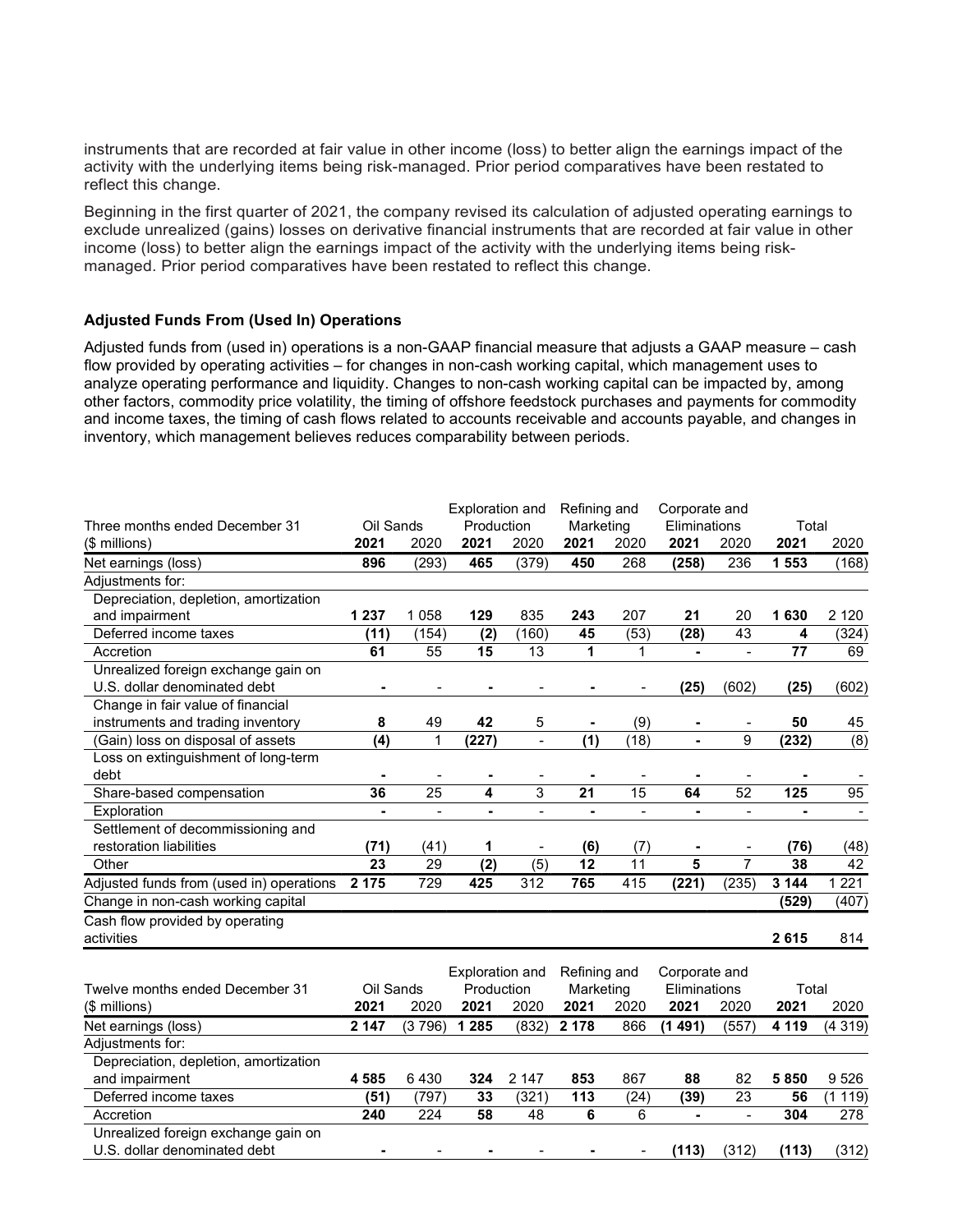| Change in fair value of financial        |       |       |       |         |         |      |             |                          |           |         |
|------------------------------------------|-------|-------|-------|---------|---------|------|-------------|--------------------------|-----------|---------|
| instruments and trading inventory        | (66)  | 81    | 3     | (17)    | 50      | 44   | ۰           | $\overline{\phantom{a}}$ | (13)      | 108     |
| (Gain) loss on disposal of               |       |       |       |         |         |      |             |                          |           |         |
| assets                                   | (4)   | (1)   | (227) | -       | (19)    | (24) | (7)         | 9                        | (257)     | (16)    |
| Loss on extinguishment of long-term      |       |       |       |         |         |      |             |                          |           |         |
| debt                                     | -     |       |       |         |         |      | 80          | -                        | 80        |         |
| Share-based compensation                 | 61    | (59)  | 5     | (9)     | 34      | (36) | 105         | (134)                    | 205       | (238)   |
| Exploration                              | -     |       |       | 80      |         |      |             |                          |           | 80      |
| Settlement of decommissioning and        |       |       |       |         |         |      |             |                          |           |         |
| restoration liabilities                  | (245) | (212) | (1)   | (7)     | (17)    | (12) |             |                          | (263)     | (231)   |
| Other                                    | 179   | 116   | (2)   | (35)    | 57      | 21   | 55          | 17                       | 289       | 119     |
| Adjusted funds from (used in) operations | 6846  | 986   | 478   | 1 0 5 4 | 3 2 5 5 | 708  | 322)<br>(1) | (872)                    | 10 257    | 3876    |
| Change in non-cash working capital       |       |       |       |         |         |      |             |                          | 1 507     | (1 201) |
| Cash flow provided by operating          |       |       |       |         |         |      |             |                          |           |         |
| activities                               |       |       |       |         |         |      |             |                          | 11<br>764 | 2675    |

# Net Debt and Total Debt

 Net debt and total debt are non-GAAP financial measures that management uses to analyze the financial condition of the company. Total debt includes short-term debt, current portion of long-term debt, current portion of long-term lease liabilities, long-term debt and long-term lease liabilities (all of which are GAAP measures). Net debt is equal to total debt less cash and cash equivalents (a GAAP measure).

|                                                | December 31 | December 31 |
|------------------------------------------------|-------------|-------------|
| (\$ millions, except as noted)                 | 2021        | 2020        |
| Short-term debt                                | 1 2 8 4     | 3 5 6 6     |
| Current portion of long-term debt              | 231         | 1413        |
| Current portion of long-term lease liabilities | 310         | 272         |
| Long-term debt                                 | 13989       | 13812       |
| Long-term lease liabilities                    | 2 5 4 0     | 2636        |
| Total debt                                     | 18 3 54     | 21 699      |
| Less: Cash and cash equivalents                | 2 2 0 5     | 1885        |
| Net debt                                       | 16 149      | 19814       |

### Free Funds Flow

 Free funds flow is a non-GAAP financial measure that is calculated by taking adjusted funds from operations and subtracting capital expenditures, including capitalized interest. Free funds flow reflects cash available for increasing distributions to shareholders and to fund growth investments. Management uses free funds flow to measure the capacity of the company to increase returns to shareholders and to grow Suncor's business.

## Legal Advisory – Forward-Looking Information

 This news release contains certain forward-looking information and forward-looking statements (collectively referred to herein as "forward-looking statements") within the meaning of applicable Canadian and U.S. securities laws. Forward-looking statements in this news release include references to: Suncor's expectation that it will operate the Fort Hills asset at average utilization rates of 90% throughout 2022; statements about Buzzard Phase 2, including the expectation that it will extend the production life of the existing field and reach its peak production of 12,000 boe/d gross (approximately 3,500 boe/d net to Suncor) in 2022; statements regarding Suncor's capital allocation strategy and targets, including with respect to shareholder return, debt reduction and dividends, including: the expectation that Suncor will continue to accelerate its net debt reduction; that the company continues to make progress towards its 2025 targeted net debt range of \$12–\$15 billion and shareholder returns targets demonstrating its commitment to fortifying the balance sheet and returning cash to shareholders, Suncor's focus on capital and operating cost discipline and lowering its cash operating costs per barrel; Suncor's expectation that it will achieve capital expenditures of \$4.7 billion with a program largely focused on sustaining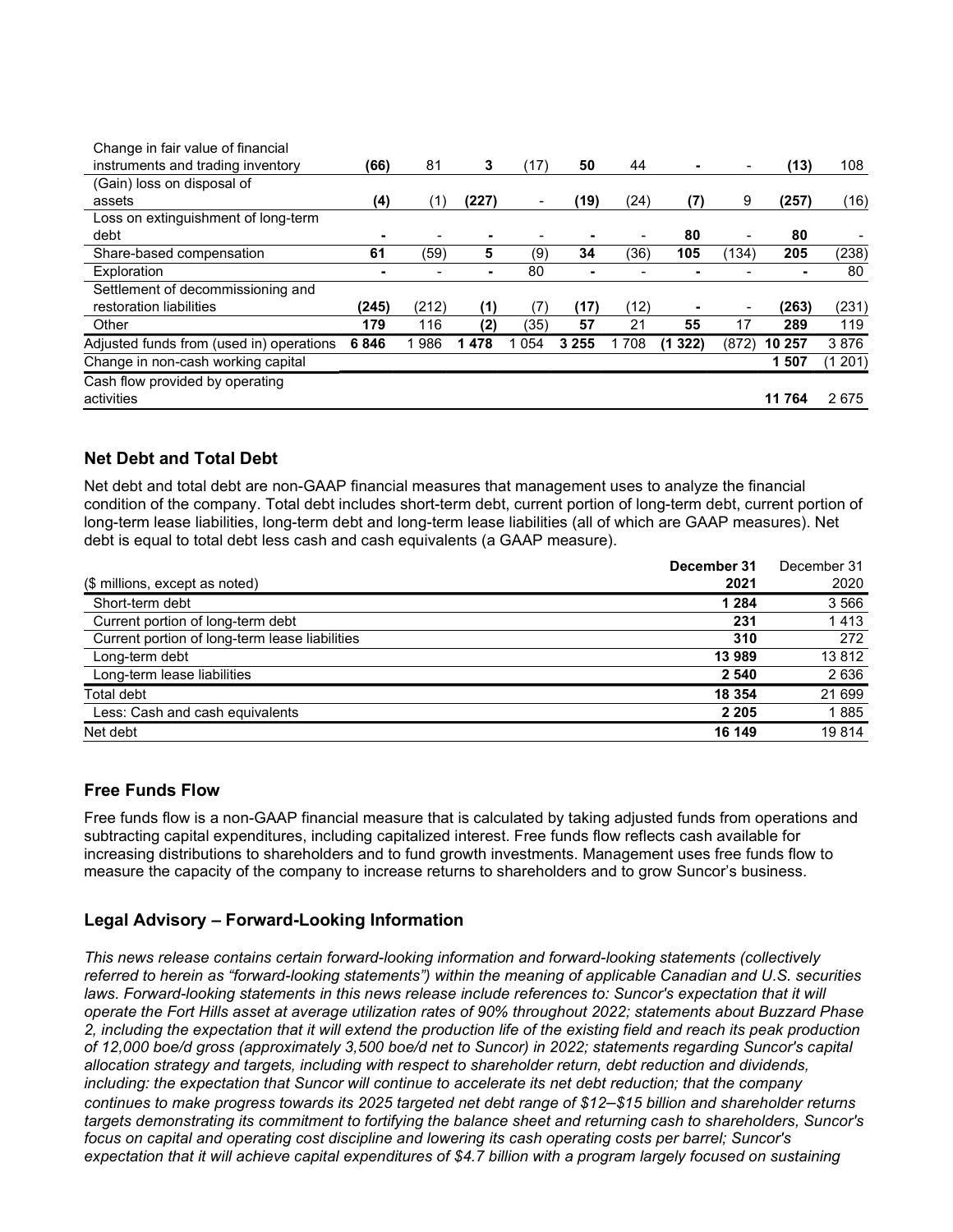capital including planned maintenance and tailings optimizations and that economic capital spend will continue to be focused on advancing projects and investments that are expected to enhance value within its existing integrated asset base, and incrementally and sustainably grow annual free funds flow; Suncor's belief that it is well positioned to execute on its 2022 strategic initiatives, which are focused on operational excellence, shareholder returns and optimizing its existing base business while progressing the reduction of carbon emissions across its value chain and that its value of safety above all else and its focus on operational excellence, underpinned by asset reliability, operating cost and capital discipline, will remain its top priority; the expectation that the company will remain focused on maximizing upgrader utilization at Syncrude and Oil Sands operations, capturing the higher margin on SCO production by capitalizing on the regional strength of its Oil Sands assets and leveraging the flexibility of the integrated model to optimize refinery throughput; Suncor's belief that it is positioned to increase production and refined product sales in 2022 and the basis for such belief; that Suncor is on track towards the realization of synergies for the Syncrude joint venture owners to achieve \$100 million of annual gross synergies by early 2022 with an additional \$200 million expected in 2022–2023; Suncor's expectations with respect to the Terra Nova project, including with respect to the Asset Life Extension Project that is expected to extend production life by approximately a decade and the timing of maintenance work on the Floating, Production, Storage and Offloading facility; statements regarding Suncor's strategic initiatives and investments, including the expectation that they will contribute to the company's incremental free funds flow, Suncor's belief that the implementation of digital technologies will bolster operational excellence and drive additional value for the company; Suncor's belief that its investment in the Varennes Carbon Recycling facility will complement its existing biofuels business; statements regarding Suncor's investment in LanzaJet, Inc. including the expectation that the commercial biorefinery plant will be on-stream in late 2022 and allow Suncor to supply sustainable low-emissions aviation fuel to customers; statements about the NCIB, including the amount, timing and manner of purchases under the NCIB, that depending on the trading price of its common shares and other relevant factors, repurchasing its common shares represents an attractive investment opportunity and is in the best interest of the company and its shareholders, and the expectation that the decision to allocate cash to repurchase shares will not affect its long-term growth strategy and Suncor's expectation that it will enter into an automatic share purchase plan in relation to purchased made in connection with the NCIB on February 8, 2022; and Suncor's full-year outlook range on Oil Sands operations Crown royalties, Fort Hills Crown royalties, Syncrude Crown royalties, East Coast Canada Crown royalties and full-year current income tax expenses as well as business environment outlook assumptions for Brent Sullom Voe, WTI at Cushing, WCS at Hardisty, New York Harbor 2-1-1 crack and AECO-C Spot. In addition, all other statements and information about Suncor's strategy for growth, expected and future expenditures or investment decisions, commodity prices, costs, schedules, production volumes, operating and financial results and the expected impact of future commitments are forward- looking statements. Some of the forward-looking statements and information may be identified by words like "expects", "anticipates", "will", "estimates", "plans", "scheduled", "intends", "believes", "projects", "indicates", "could", "focus", "vision", "goal", "outlook", "proposed", "target", "objective", "continue", "should", "may" and similar expressions.

 Forward-looking statements are based on Suncor's current expectations, estimates, projections and assumptions that were made by the company in light of its information available at the time the statement was made and consider Suncor's experience and its perception of historical trends, including expectations and assumptions concerning: the accuracy of reserves estimates; the current and potential adverse impacts of the COVID-19 pandemic, including the status of the pandemic and future waves and any associated policies around current business restrictions, shelter-in-place orders or gatherings of individuals; commodity prices and interest and foreign exchange rates; the performance of assets and equipment; capital efficiencies and cost savings; applicable laws and government policies; future production rates; the sufficiency of budgeted capital expenditures in carrying out planned activities; the availability and cost of labour, services and infrastructure; the satisfaction by third parties of their obligations to Suncor; the development and execution of projects; and the receipt, in a timely manner, of regulatory and third-party approvals.

 Forward-looking statements and information are not guarantees of future performance and involve a number of risks and uncertainties, some that are similar to other oil and gas companies and some that are unique to Suncor. Suncor's actual results may differ materially from those expressed or implied by its forward-looking statements, so readers are cautioned not to place undue reliance on them.

 Suncor's Annual Information Form and Annual Report to Shareholders, each dated February 24, 2021, Form 40-F dated February 25, 2021, Suncor's Report to Shareholders for the Fourth Quarter of 2021 dated February 2, 2022